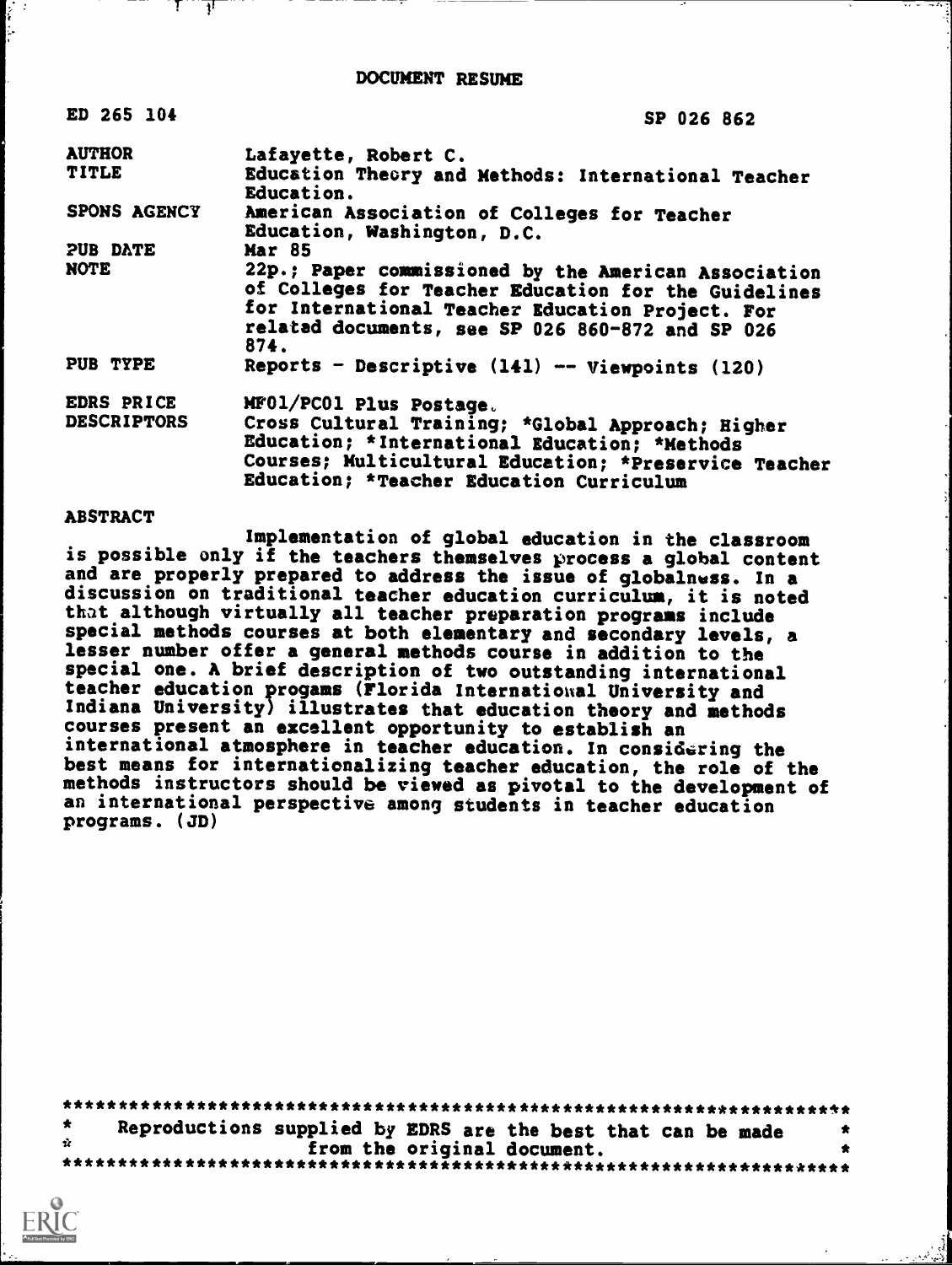#### Education Theory and Methods: International Teacher Education

Robert C. Lafayette School of Education Indiana University March 1985

U.S. DEPARTMENT OF EDUCATION NATIONAL INSTITUTE OF EDUCATION EDUCATIONAL RESOURCES INFORMATION CENTER (ERIC)

- a This document has been reproduced as received from the person or organization ongfnating rt
- reproduction quality U Minor changes have been made to improve
- reproduction quality<br>
 Points of view or opinions stated in this docu<br>
ment do not necessarily represent official KIE<br>
position or policy<br>
position or policy ment do not inecessaniy represent official NIE<br>position or policy

"PERMISSION TO REPRODUCE THIS MATERIAL HAS BEEN GRANTED BY  $\ddot{\cdot}$ 

و<br>وفيات

 $D \cdot \pm m$ ig

INFORMATION CENTER (ERIC)."

This paper was prepared as a working paper for the Guidelines 0 for International Teacher Education Project of AACTE.

026  $\Omega$  $\mathcal{O}$  and  $\mathcal{O}$ 

...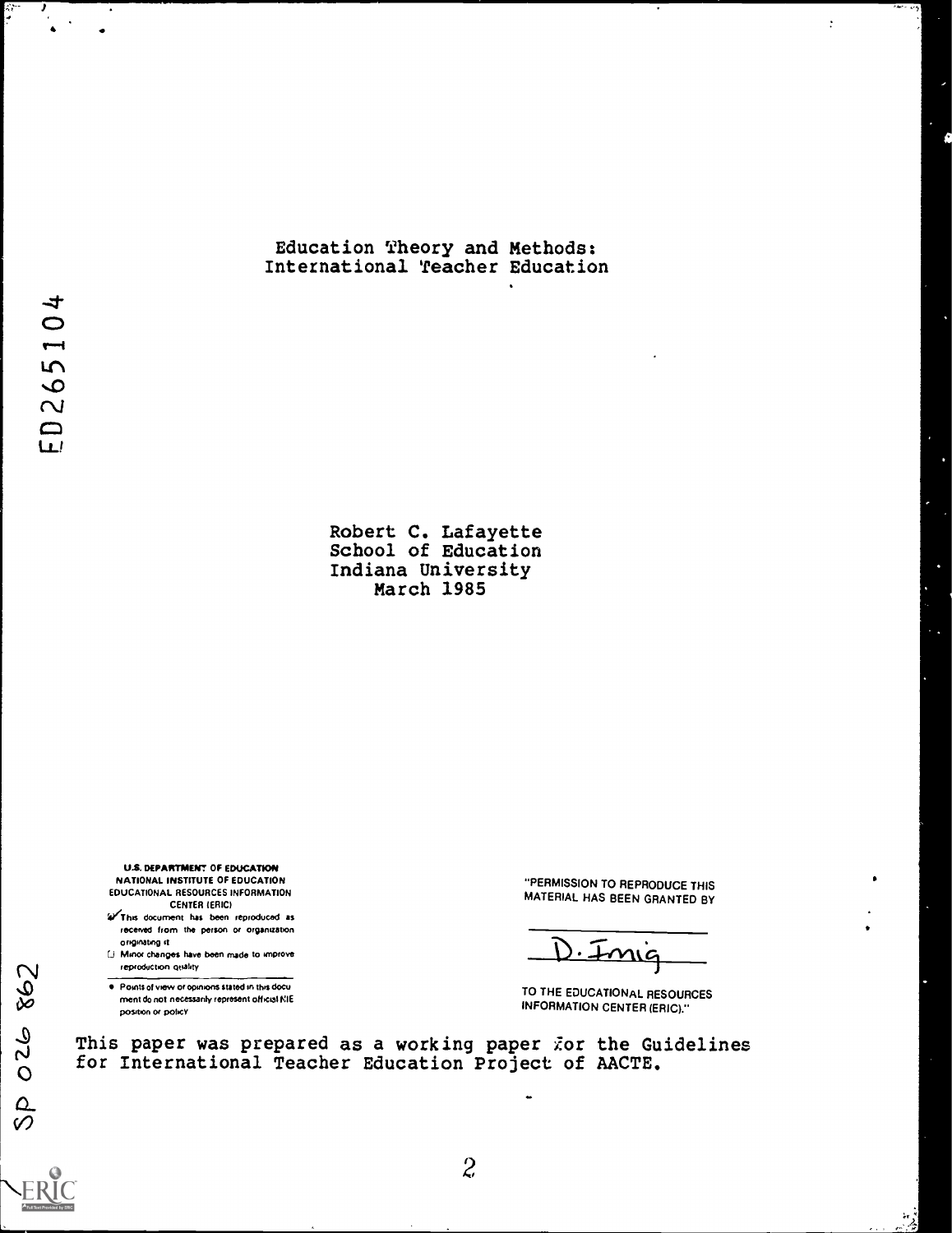"Human beings cannot have a fulfilling life on this planet without global education. For us, the removal of the national border as a barrier to understanding is essential not only for decisionmakers or even for a specially chosen elite, but for everybody." (1)

1

"For us," that is, all those of us who believe in the need and benefits of a global or international education, the above statement is a given. However, "us" represents a small minority, many of whom are leaders in the field of foreign languages and social studies, and yet, if Alger and Harf's statement above is to become a reality, global education must be implemented in the vast majority of this nation's classrooms. This phenomenon of course is only possible if the teachers themselves process a global content and if they are properly prepared to address the issue of globalness in the everyday classroom.

Only the second of the above conditions, how to address the issue of globalness in the classroom, will be treated in this paper since its focus is on education theory and methods. The first condition, the acquisition of global content, lies properly within the domains of general education and the content disciplines, areas germain to the overall task of developing guidelines for international teacher education but not specifically to this paper.

As defined in the AACTE/ICET publication, "A Global Perspective for Teacher Education," international education is the process by which people acquire a global perspective to explain events in recognition of the increasing interdependence



2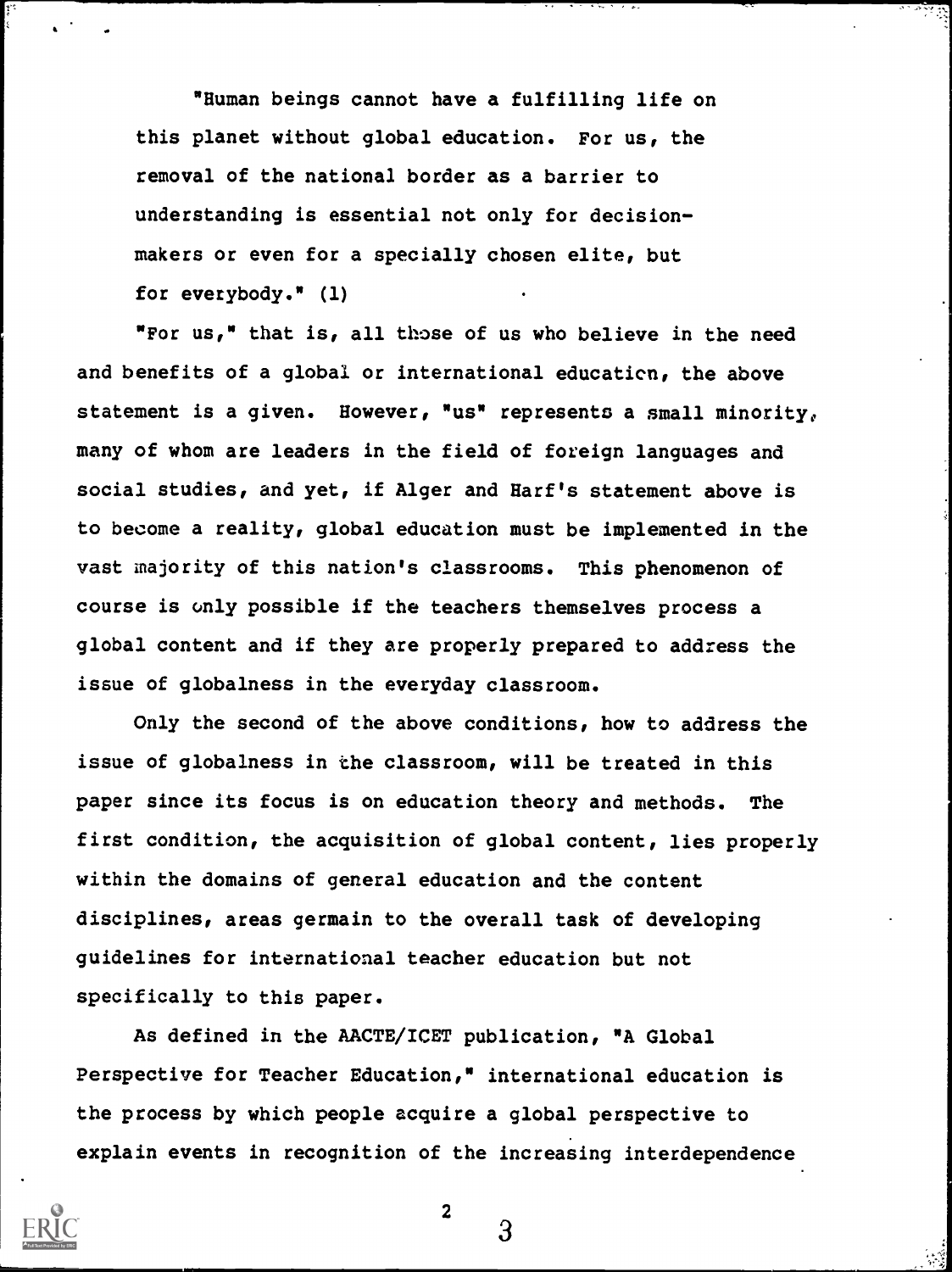of nations and cultures. It should be considered a fundamental part of basic education and it involves the development of:

- 1. Perspective Consciousness recognition or awareness that one's view of the world is not universally shared.
- 2. State of Planet Awareness awareness of prevailing world conditions and developments such as population growth, economic conditions, intra- and inter-nation conflicts, etc.
- 3. Cross-Cultural Awareness awareness of the diversity of cultures, ideas and practices found in societies around the world and how these compare.
- 4. Sense of Global Dynamics an awareness of how the world's systems work and the extent to which they are interdependent.
- 5. Awareness of Emergent Human Goals knowledge of various social movements that have created and are creating goals and values that transcend national cultures and ideologies.
- 6. Awareness of Ethical Problems in the Global Context knowledge of ethical questions and issues that derive from increased capacities for sensing, predicting, and manipulating global conditions such as the world's distribution of wealth, food, and other resources.

# Mat la

The definition of international education and its six elements is included here to put this segment of the paper into proper perspective, to provide the reader a barometer with which to measure the difference between what the profession is doing



3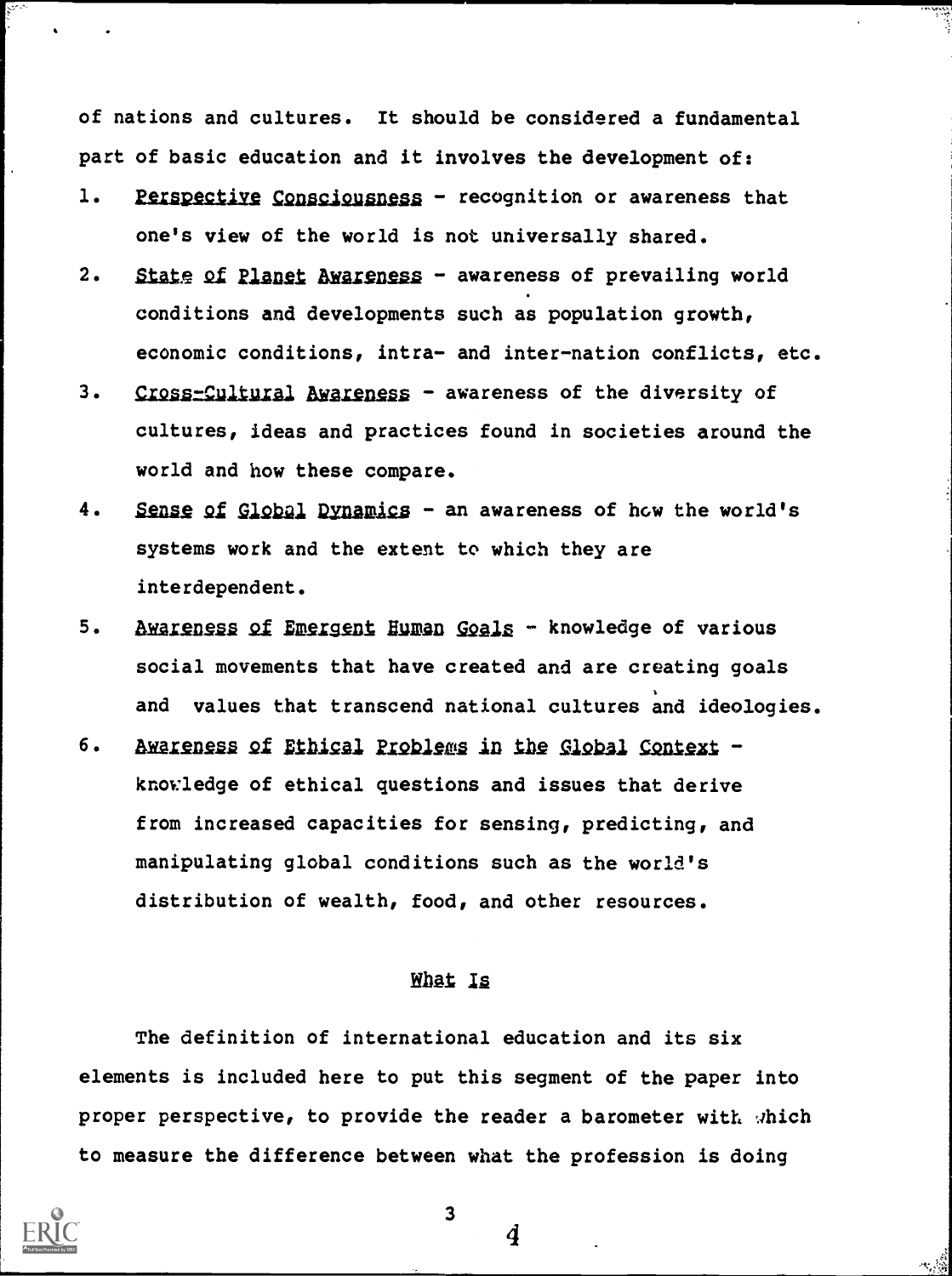and what some groups, in this case AACTE/ICTE, are stating it should be doing.

The teacher education curriculum has traditionally been comprised of two major segments: general education and professional education. The former, as defined in General Education in a Free Society (Harvard Committee Report, 1945), is "that part of a student's whole education which looks first of all to his life as a responsible human being and citizen" and includes the study of natural science, and social studies, and the humanities in an attempt to develop the abilities of effective thinking, communication, the making of relevant judgments, and the discrimination of values. This goal, which today certainly includes the development of world citizenship, is primarily the task of academic departments in colleges of arts and sciences. The professional education component, on the other hand, includes four basic components:

- 1. Content for the teaching specialty which for elementary education majors consists of the study of the elementary school curriculum and for secondary majors includes the study of the area for which they will be responsible. Like general education, this lies within the realm of various academic units.
- 2. Humanistic and behavioral studies, as labeled by the 1982 NCATE standards, is that portion of the professional curriculum commonly referred to as the foundations of education. It includes the study of the history and philosophy of education, educational



4

 $\mathcal{5}$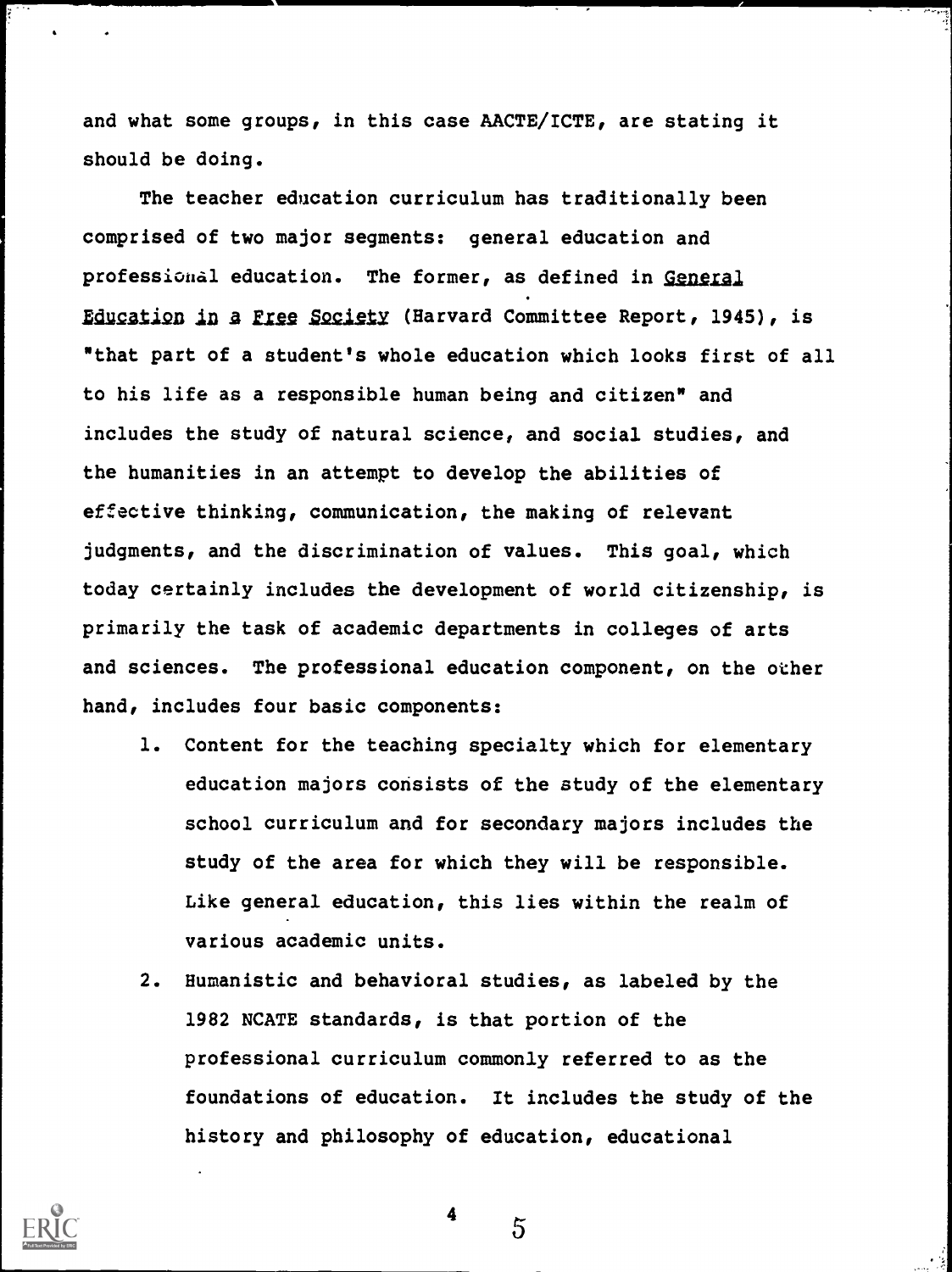psychology, educational sociology and most recently multicultural education. Traditionally, most of this content has been treated as one or more separate and discrete components under the aegis of departments of educational foundations.

 $\sim$   $\pm$ 

- 3. Education theory and methods is that segment of the curriculum that deals with the study of teaching and learning theory, at times found in both educational psychology and methods course, and the development of the numerous "how to's" included in general and special methods courses, the former usually taught by faculty in curriculum and instruction departments and the latter sometimes by area specialists in education or by a faculty member in the corresponding academic department.
- 4. Laboratory, clinical and practicum experiences include what is commonly referred to as early field experiences either in an actual classroom and/or in a contrived setting and the extended student teaching or internship experience in a natural school setting.

Within the area of education theory and methods, referred to as teaching and learning theory in the 1982 NCATE standards, the learning theory component receives less attention since it is usually part of broad educational psychology courses which often also include the study of child and adolescent development, motivation, measurement and evaluation, and at times the area of discipline. Future teachers, therefore, receive only minimal exposure to the stimulus-response learning theories of Thorndike,

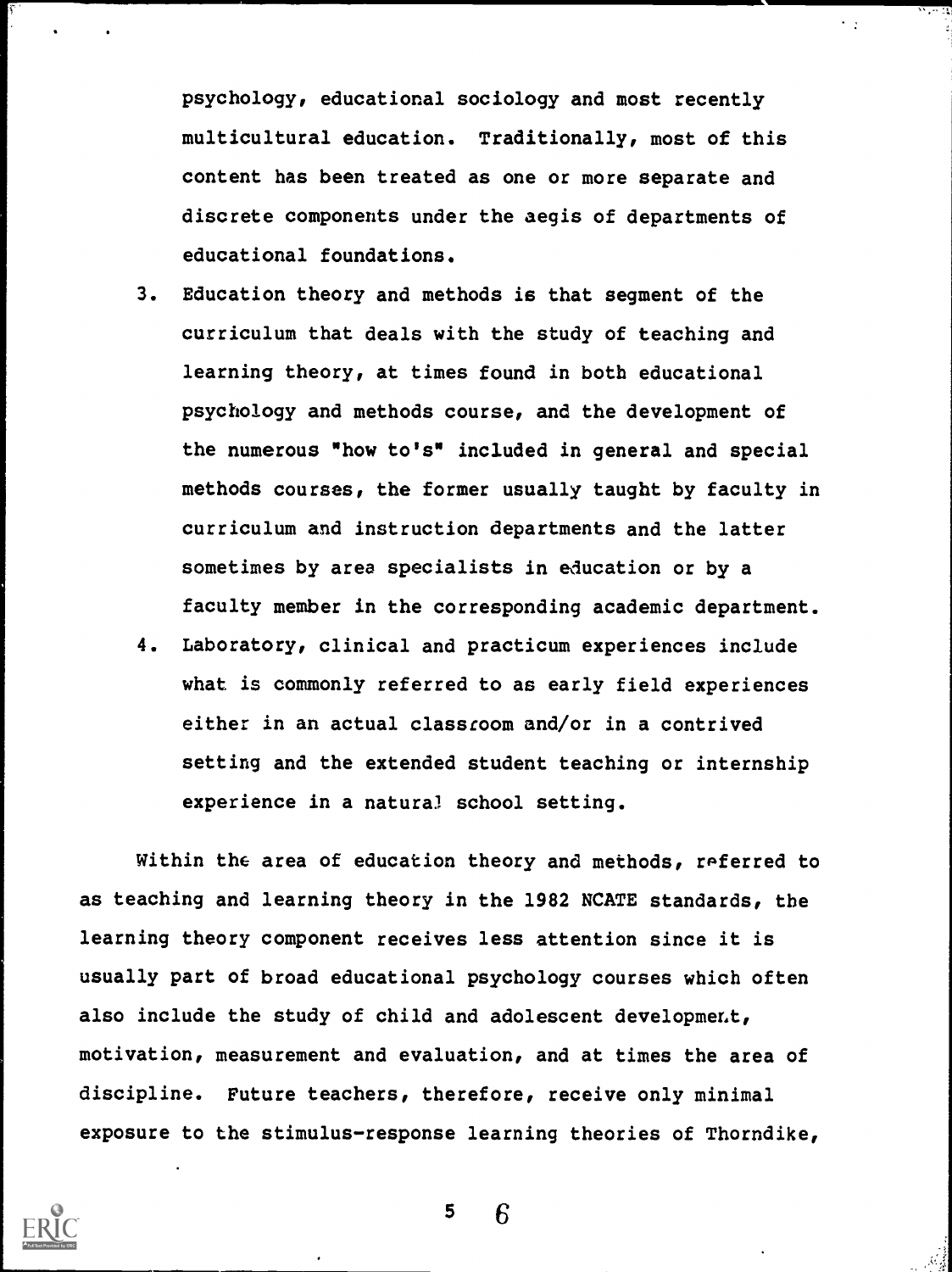Pavlov and Shinner, the cognitive theories of the gestalt psychologists, and holistic conceptions found in Bruner and Glaser. Probably the greatest familiarity is with the taxonomies of Bloom and Krathwohl since they will often be treated in both learning theory and teaching theory (methods) courses.

The teaching theory element consists primarily of general and special methods courses. As outlined in Scannell et al. (2), the generic teaching knowledge and skills include:

1) analyzing and interpreting student abilities,

- 2) designing instruction to meet learner needs,
- 3) conducting instruction,
- 4) managing the classroom,
- 5) managing student conduct,
- 6) promoting classroom communication,
- 7) evaluating learning, and

8) arranging for conferral and referral opportunities Hoover, author of numerous general methodology textbooks, organizes the content somewhat differently as is evident by the titles of the various units in his book, The Professional Teacher's Handbook (3):

- 1. Preparing for Teaching: Developing Concepts, Instructional Objectives, and Plans.
- 2. Motivational Activities.
- 3. Maintaining Effective Class Control: Discipline Problems.
- 4. Methods and Techniques: Focus on the Individual and Small Group.
- 5. Methods aid Techniques: Focus on the Large Group.



6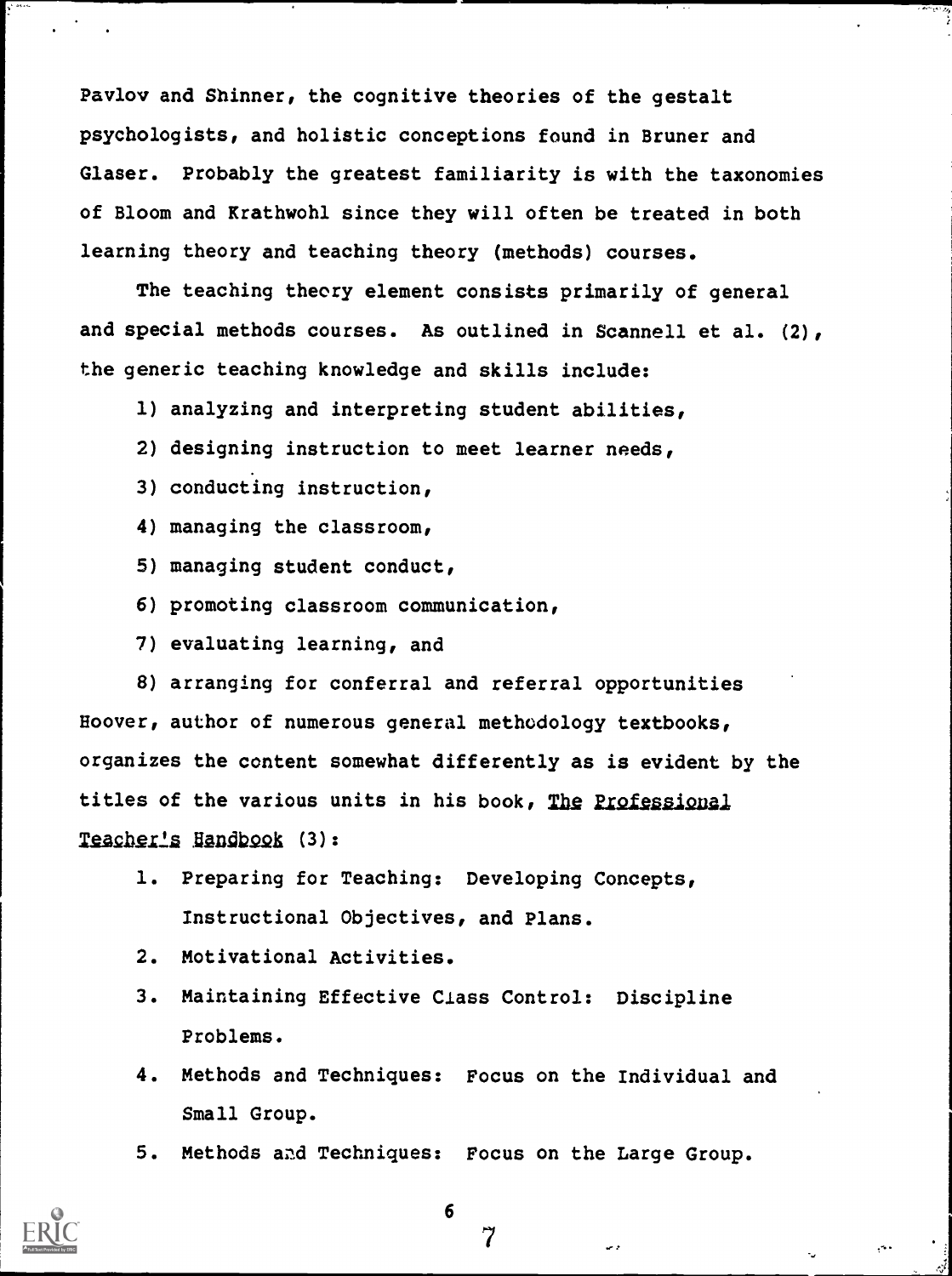6. Methods and Techniques: Focus on Affective Learning

7. Assessment Techniques.

8. Working with Special Individuals and Groups.

It should be noted that although virtually all teacher preparation programs will include special methods courses at both elementary and secondary levels, a lesser number will offer a general methods course in addition to the special one. At the secondary level, for example, it is not unusual to find generic "Principles of Secondary Education" courses which touch on some of the above but also include such topics as collective bargaining, the use of the computer, student rights, tort liability, use of audio-visual equipment, getting a job, etc.

The above listings are included here not so much to provide the readers of this paper with information, since it is probably redundant for most of them, but rather to emphasize the point that when it comes to internationalizing teacher education, the area of education theory and methods offers virtually nothing. A rapid examination of the NCATE standards, many overall teacher education reform proposals including AACTE, NEA, and Cruickshank's latest Models for the Preparation of America's Teachers (4) and numerous general methods textbooks reveals little or no concern for an international perspective. The one related development in most all of the above is the mandate or inclusion of a component on multicultural education. This is (ne of the few stones upon which the profession can build and even there, much work needs to be completed since, although multicultural education includes the understanding cf diverse



7

8

-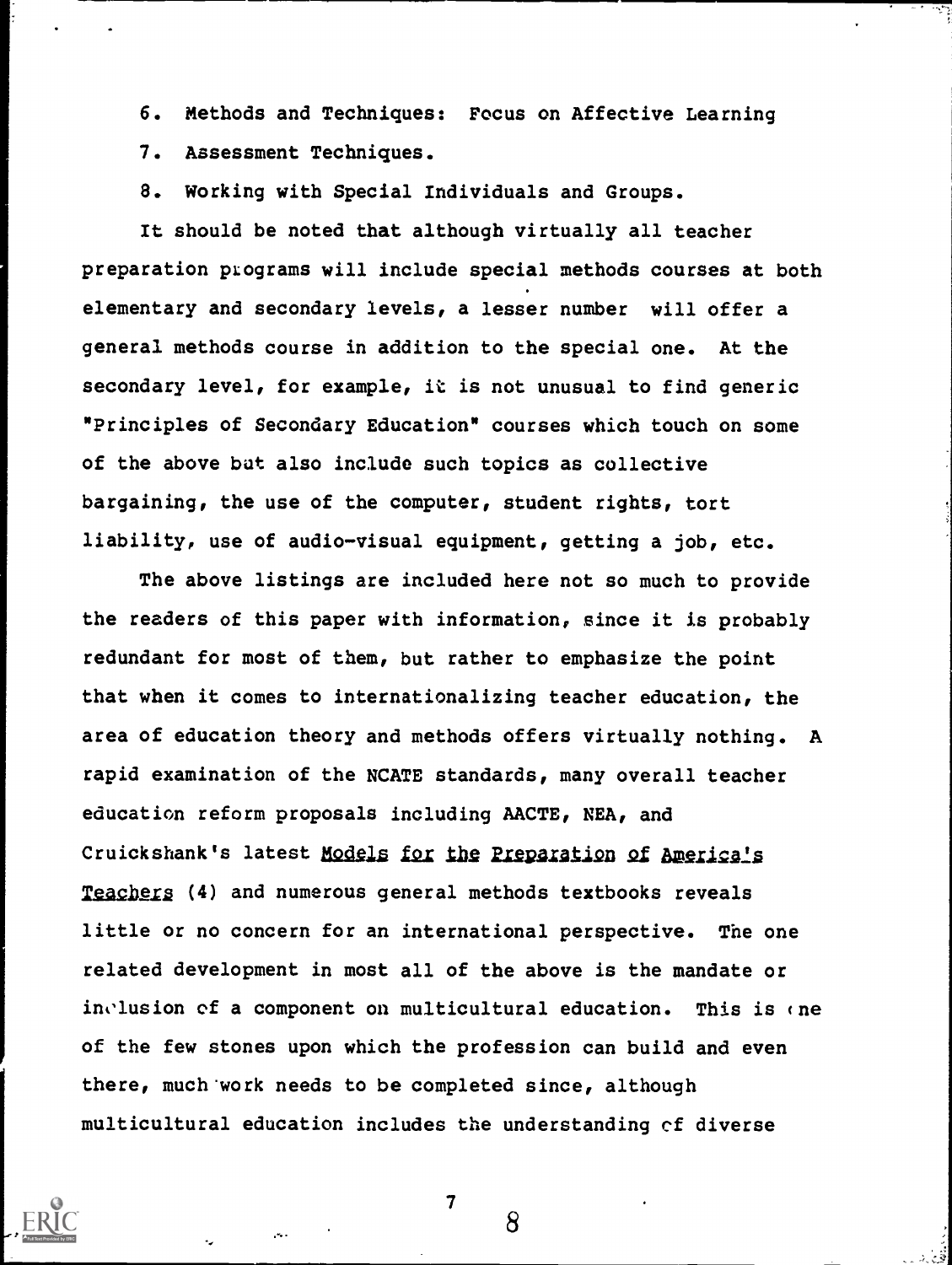cultures, it is limited in virtually all instances to cultural pluralism within national geographic boundaries. Unfortunately, the inclusion of multicultural education in teacher education was in great part brought about by the racial unrest in this country during the 50's and 60's. Hoover's 1964 edition of his general methods textbook makes no mention of cultural pluralism or multicultural eduction while the 1972 and subsequent editions devotes a chapter to the topic. Similarly, it is only during the 70's that natural, regional and state accreditation agencies address the matter. Hopefully, it will not necessitate comparable international unrest to prompt inclusion of international perspectives to teacher education programs.

 $\ddot{\cdot}$ 

In concluding this "what is" section, it is most appropriate to mention two bright stars on the horizon of internationalizing teacher education programs even if their scope of impact is much broader than the education theory and methods perspective of this paper. I refer specifically to programs already in place at Florida International University and Indiana University.

The program at Florida International University, described by Tucker (5) includes the Dade County Schools, the Florida Department of Education and the total university. Its basic goals are 1) to train teachers and other educational personnel in international education, 2) to assist schools and colleges to develop programs for students and teachers, and 3) to stimulate public awareness on the importance of gaining an international perspective. A global dimension has been incorporated in both the undergraduate and graduate programs in social studies education and the professional education core program now

![](_page_8_Picture_3.jpeg)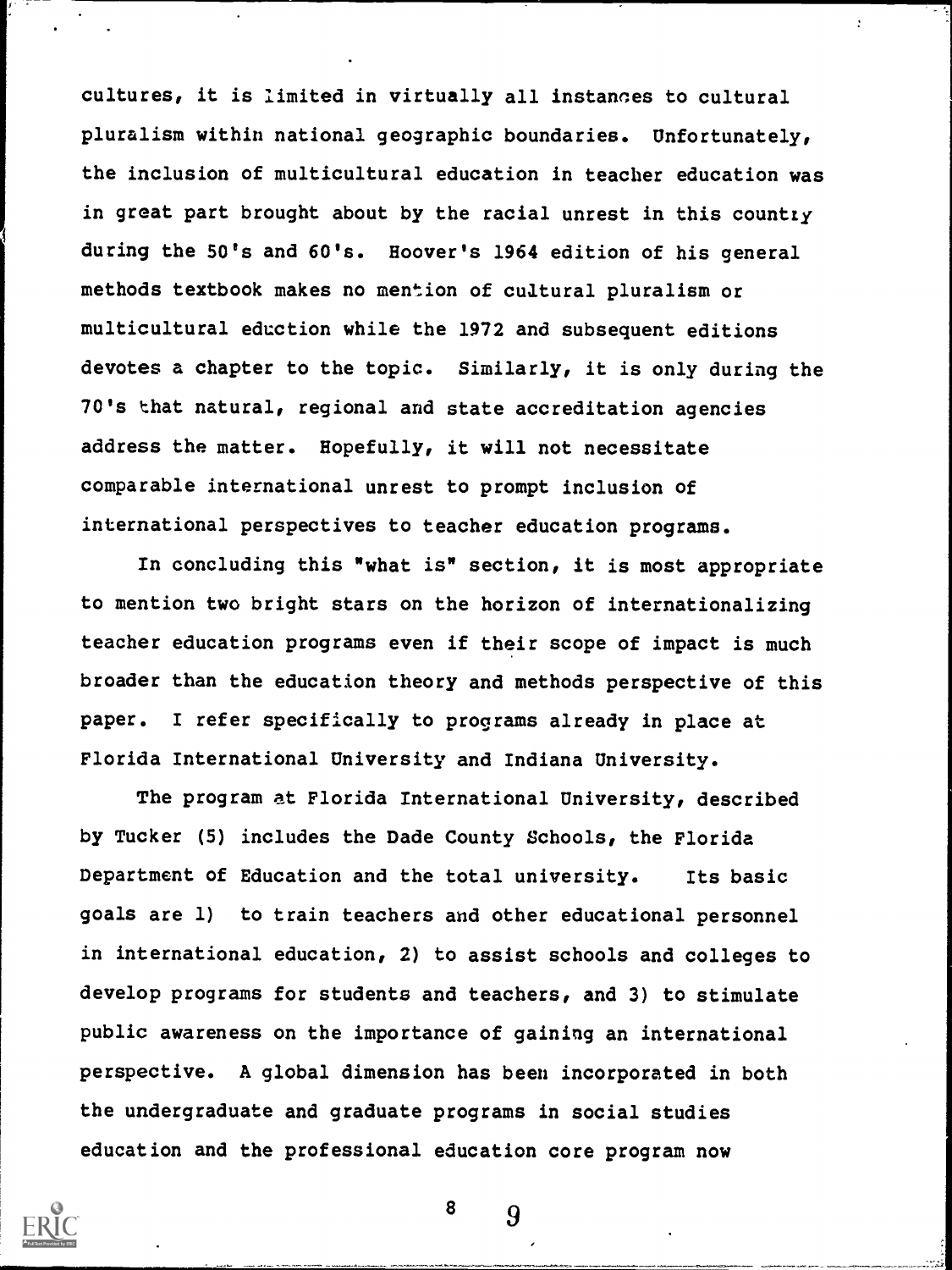includes a new required course for education majors entitled Issues of the 80's, 25% of which focuses on global education.

Under the leadership of Dr. Anna Ochoa, Indiana University is presently in the midst of a three-year project supported by the Fund for the Improvement of Postsecondary Education to internationalize its elementary teacher education program. The plans call for internationalizing four general education and nine professional courses required of elementary education majors by involving professors in the development of international modules designed for these courses. Of the nine professional courses, seven of them fall in the methods category. These modules will include not only international content, but they will also be infused with critical-thinking and decision-making skills, and cooperative learning experinces. Additionally, the program will provide for experiences involving international students and incorporate numerous community and university resources. Finally, elementary eduction majors will be required to develop and present an international project for classroom use. In developing its comprehensive set of guidelines for teacher education, I would strongly recommend that the participants in the 1985 AACTE Summer Leadership Institute have access to detailed information concerning these two programs.

# What Qught to be Done

In part III of their paper, Alger and Harf (1) discuss five basic themes in worldwide relations and institutions. They include values, transactions, actors, procedures and mechanisms,

10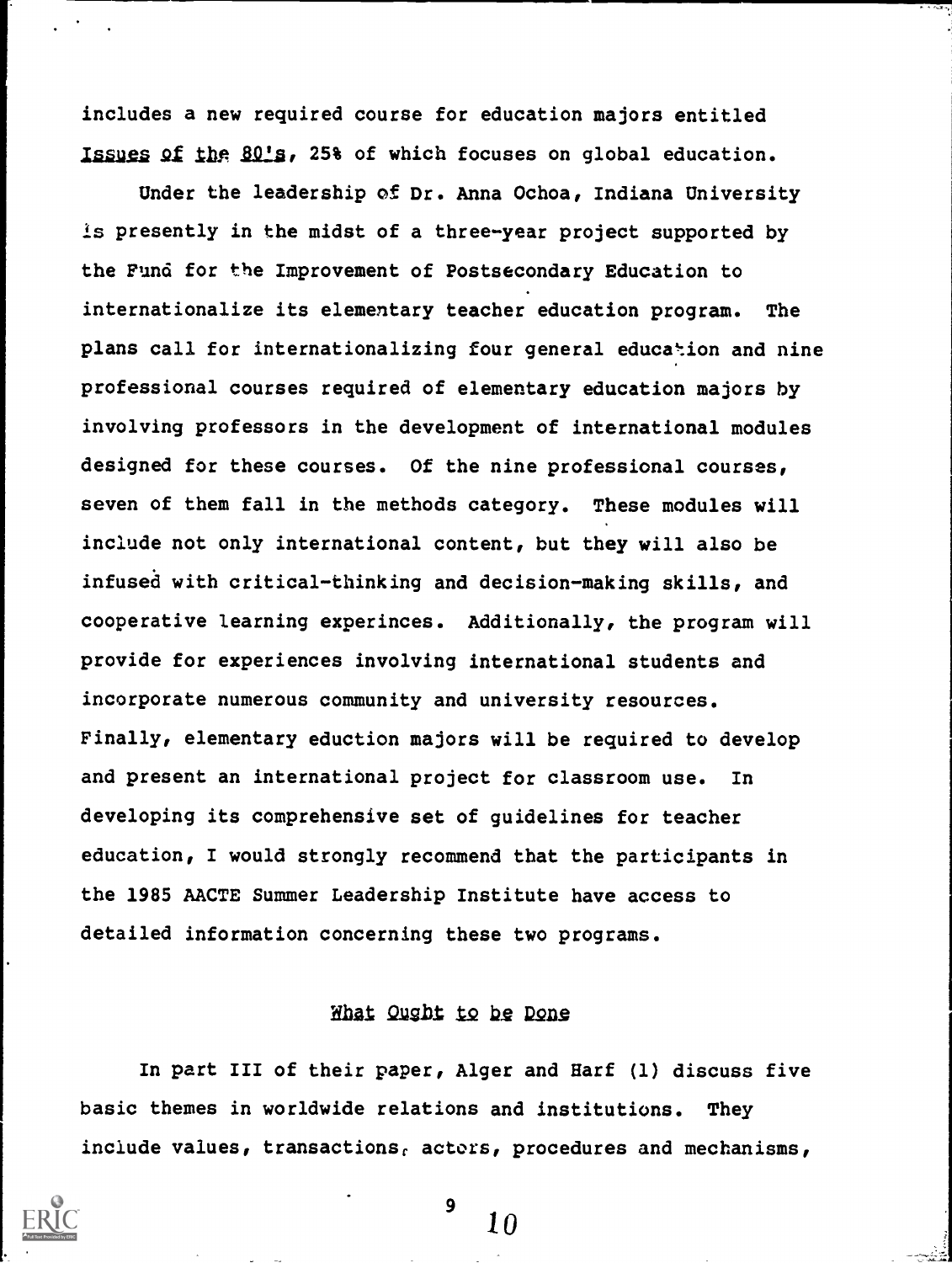and three issue areas (population, food and energy). In addressing what ought to be done to internationalize the theory and methods component of teacher education, I propose to use as a framework the same five basic themes with one minor modification: the issue areas will consist of specific content areas and these will be subsumed within the procedures and mechanisms theme.

# A. Values

"Values are being projected onto world issues and relations in a diversity of arenas, through a great variety of means and by a great array of actors." Similarly, in teacher education programs, values in the form of teaching and learning theories are being presented to prospective teachers for eventual translation into classroom activities.

Education theory and methods courses present an excellent opportunity to establish an international atmosphere in teacher education. Numerous experts from other countries have had significant impact on theories of teaching and learning and this fact should be emphasized in addition to the actual content of the theories themselves. The two most prominent are probably Jean Piaget and Maria Montessori. It is virtually impossible to discuss child and adolescent behavior without the mention of Piaget and the Montessori schools probably constitute the only non-traditional approach to education which has had worldwide and lasting success. Others that come to mind include Comenius, Locke, Rousseau and Fiere.

A second and yet crucial international dimension to the values-theory theme is the inclusion of learning and teaching

![](_page_10_Picture_5.jpeg)

10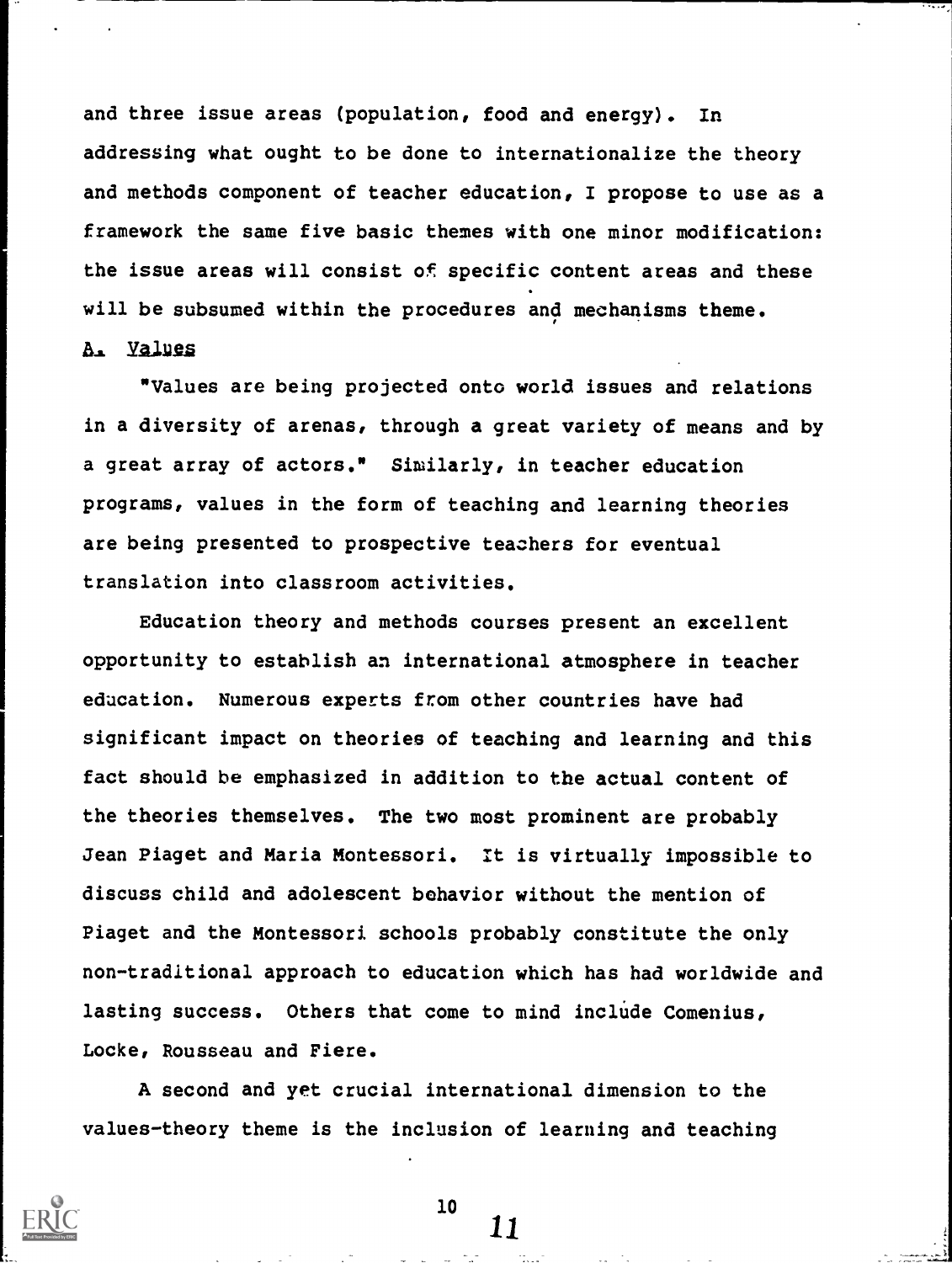theories that create a proper environment for the development of international concepts. The latter exists only with difficulty in a recognition-recall learning theory setting. In her proposal to FIPSE, Ochoa suggests the need to familiarize preservice teachers with three theoretical teaching models whose use with students would create a rich atmosphere for international goals. These include:

 $\ddot{\cdot}$ 

- 1. critical-thinking and decision-making because "individuals need to be able to analyze world problems and events, make meaning of complexity, recognize bias and its influence on facts an<sup>4</sup> information, weigh alternatives to problems, analyze their consequences, examine values and make judgments."
- 2. experiential learning because it "seeks to make theoretical or abstract notions understood in personal or social terms."
- 3. cooperative learning because "research demonstrates that it results in both improved academic achievement and improved interpersonal and cross-cultural interaction."

#### B. Transactions

"Another important characteristic of the contemporary world society is the growing transactions between societies. They include the movement across national boundaries of civilian and military goods, people, services, finances, information and culture." In methodology courses, transactions include especially the movement of ideas and information from teacher to student and vice versa, from student to student and from otal and visual media to both teacher and student.

![](_page_11_Picture_6.jpeg)

11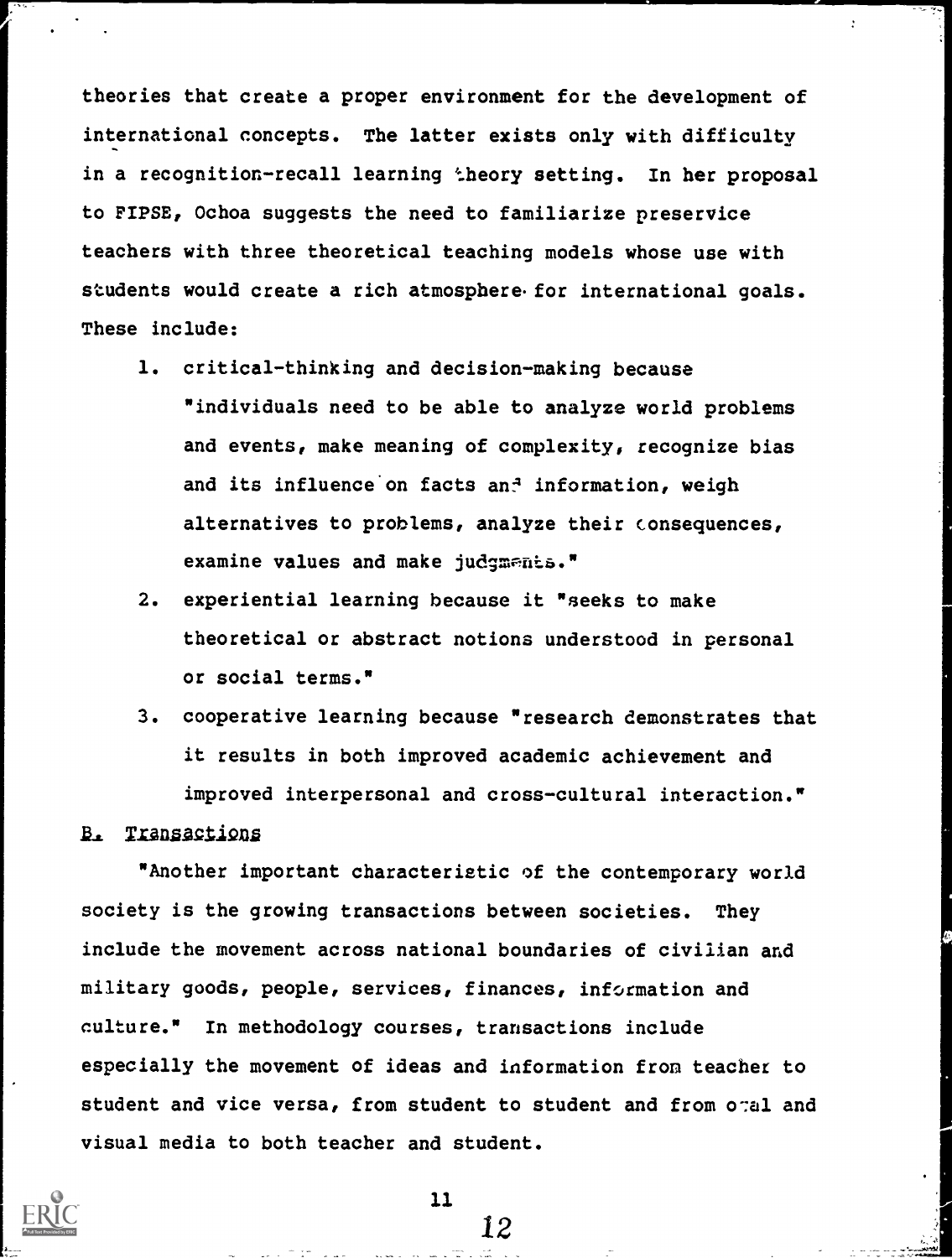One relatively simple and effective way to internationally impact a general methods course would be to actually use the theoretical cooperative learning construct with the college students themselves. This involves assigning specific tasks to small groups of students deliberately structured to include the greatest diversity in ability and cultural background. Such a design forces "different" students to learn to work with each other in attempting to accomplish the assigned task. It constitutes yet another small step in helping future teachers to understand and hopefully to accept the values and customs of other cultures.

Students in general methods classes should also be encouraged to use radio, television and the computer in planning international activities. For example, the 15 minute BBC newscast available daily on PBS provides numerous opportunities to design global learning activities. Likewise, students with access to a short-wave radio can plan fascinating cross-cultural activities by making use of English broadcasts of Radio Moscow, Radio Peking, France-Inter, etc. They should also be made aware of the fact that the Voice of American itself broadcasts in numerous foreign languages. The availability of cable television, on the other hand, provides opportunities for yet a different access to international perspectives for individuals who have studied a foreign language. Finally, there now exists a growing pool of computer simulation games that include international overtones. The March 1985 issue of <u>Family</u> . Computing describes a simulation game by Spinnaker entitled In

![](_page_12_Picture_2.jpeg)

12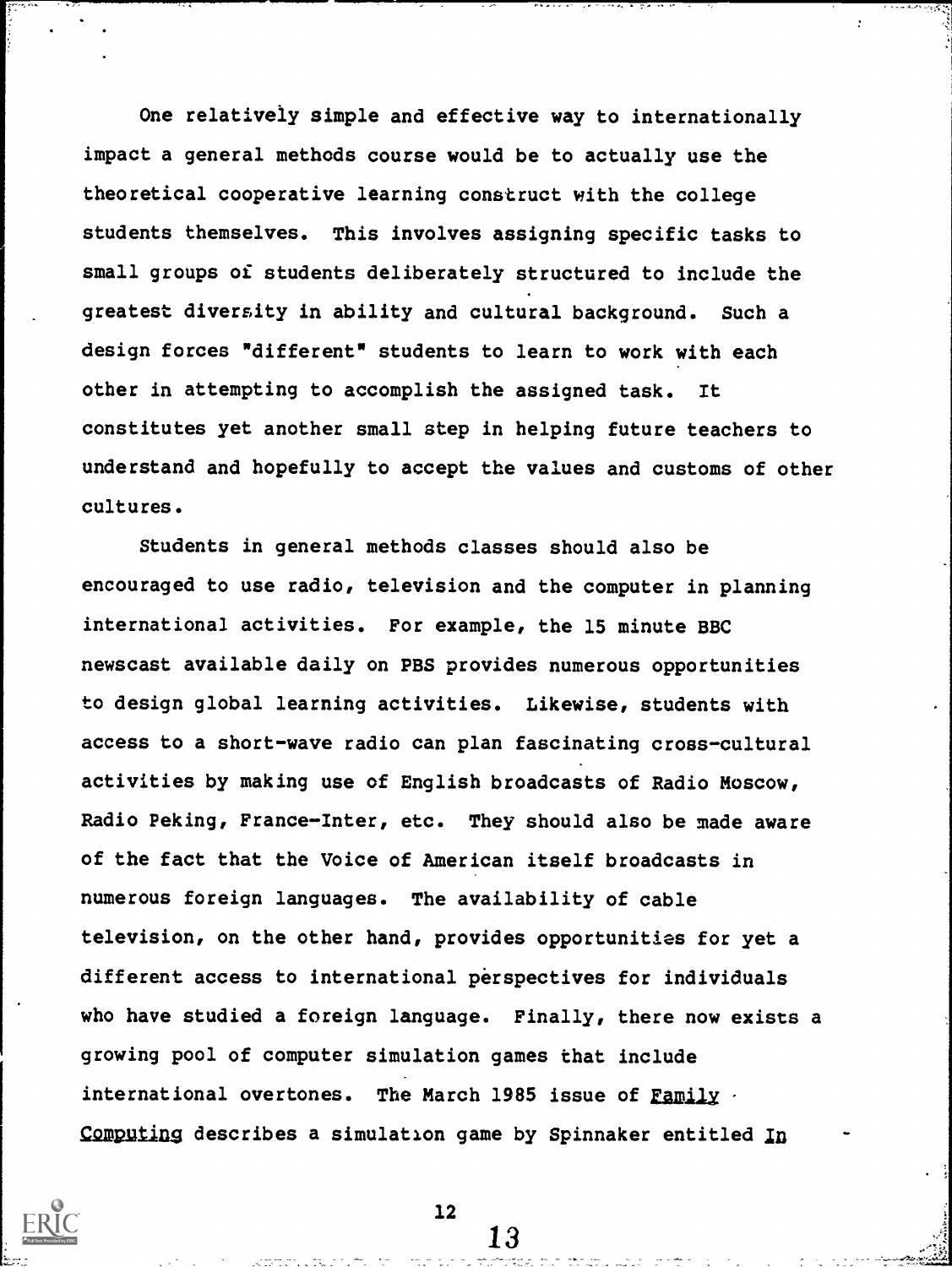Search of the Most Amazing Thing which sends the player on a mission to discover a treasure. In the process, the player has to maintain adequate fuel and nutrition levels, learn foreign languages and compose songs that appeal to foreign people. Learning how to deal with these imaginary people and moving from region to region is not only entertaining but instructive as well.

# C. Actors

In Alger and Harf (1), the actors include (1) International Governmental Organizations such as NATO and OPEC, (2) International Nongovernmental Organizations which are 4200 strong and are organized around all types of professions, disciplines, sports and social problems, and (3) Transnational Corporations such as IBM, Nestle and Sony. In the area of theory and methods the actors include not only the university professors but also international students and diverse community agencies and business establishments.

The role of methods instructors is crucial in promoting the achievement of global education goals in teacher education. Hopefully some will possess a natural propensity for crosscultural awareness while others will need to be encouraged to engage in varying activities aimed at developing this awareness such as reading, attendance at international education seminars, and foreign travel.

International students, be they from foreign countries or from different ethnic backgrounds but living in the United States, constitute yet another set of actors available to instructors of education theory and methods, especially those lacking in global

![](_page_13_Picture_5.jpeg)

 $13$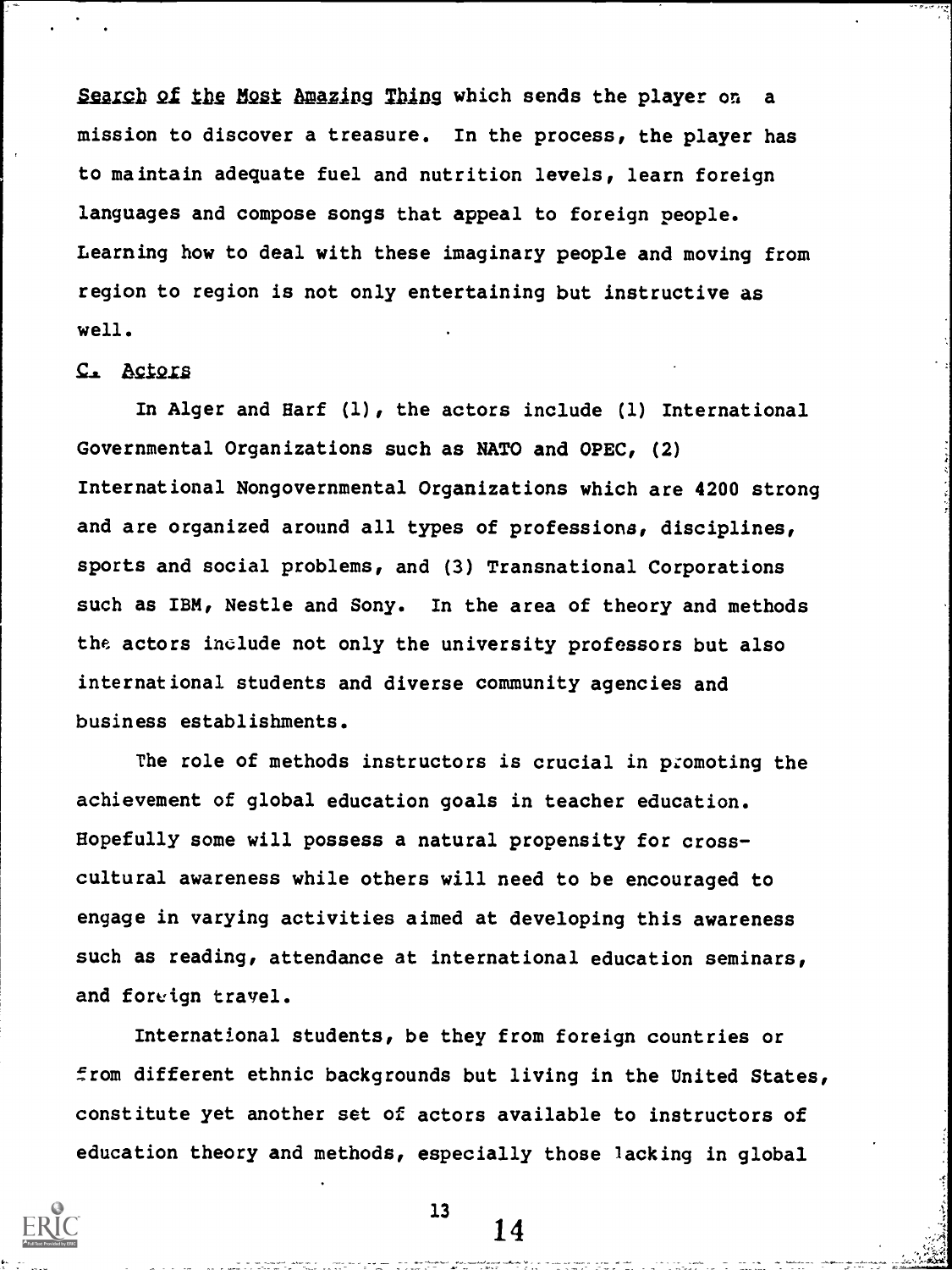awareness. Most university communities and large urban areas often attract large numbers of international people. They have much to contribute to cross-cultural understanding, but unfortunately their expertise too often goes wanting. Methods instructors should make significant efforts to design course activities that periodically involve international students from several different countries. A simple assignment might ask the students in general methods to systematically interview two or three international students about the methods used when they went to school in their native country and then write a short essay comparing and contrasting these with those used in typical American schools.

Most communities include at least one if not numerous government, business, community or religious agencies with international connections. These constitute the final group of actors and they too can play an important role in globalizing teacher education. They lend themselves especially well to student projects aimed at developing cross-cultural awareness, and provide the students with an excellent practical application of experiential learning. I recently was given a sheet of approximately ten "Coke is it" stickers, each in a different language and accompanied by a short note claiming that Coke is requested 250 million times daily in some fifty countries throughout the world. Imagine the value-laden discussion that could arise by using such an item in a cooperating learning setting and the potential cross-cultural benefits that each student might accrue!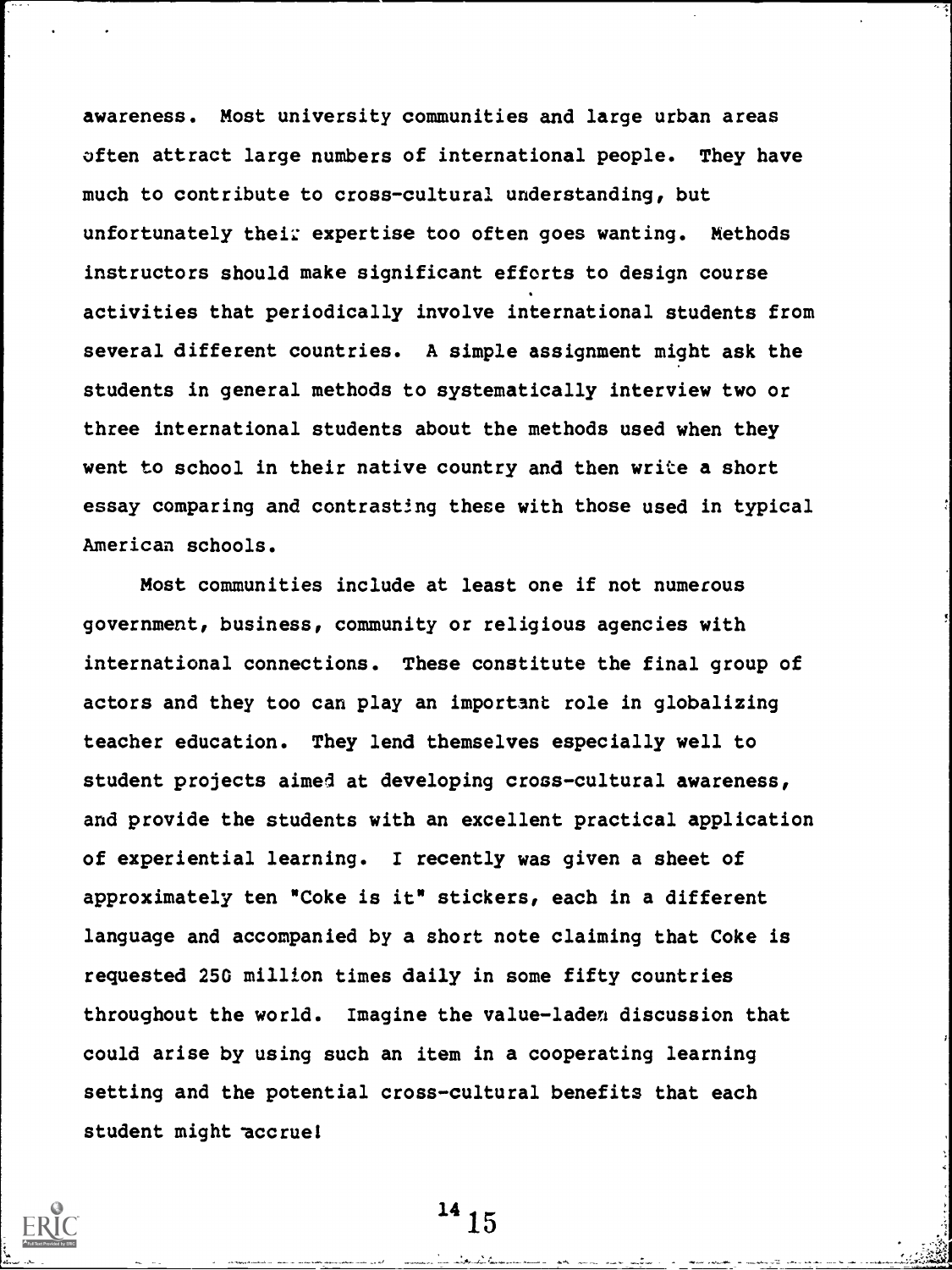#### D. Procedures and Mechanisms

Here, Alger and Harf are specifically interested in "(1) procedures for routinized contact between international actors; and (2) modes of influence, including negotiations and, failing to find success at the bargaining table, styles of violent behavior." In the area of theory and methods, we are particularly interested in specific teaching procedures and mechanisms which might help a general methods instructor prepare future teachers in several content areas to use globally oriented activities.

Of important value to all preservice teachers is the presentation and discussion of an instrument designed to evaluate the international content of textbooks. Future teachers should not only be encouraged to select texts with an international perspective, but also to assess its quality and accuracy.

The proper development of an international perspective among students in teacher education programs mandates the creation of a gl bal mindset by all instructors involved in the program. The general methods professor can accomplish this by asking students to integrate an international component in a classroom presentation or micro-teaching assignment to be completed in the specific content area. Included below are suggestions for integrating a cross-cultural element in several subject matter areas:

- a. English--a vocabulary lesson which includes words with foreign origins
- b. Geography--teaching the geography of a particular state and at the same time asking students to circle the names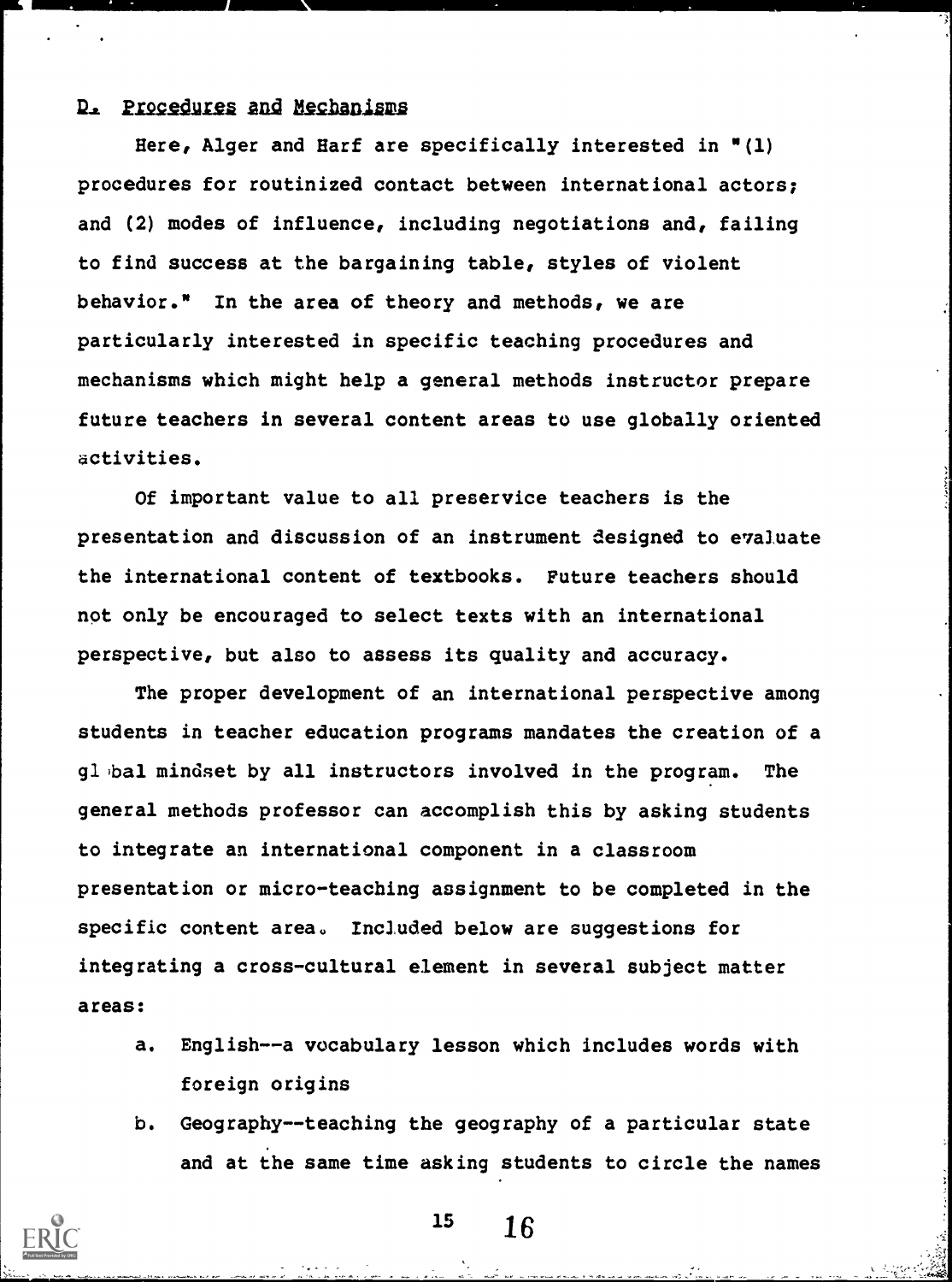of cities and towns with names borrowed from other countries or languages(Los Angeles and San Francisco, CA; Oldenburg, Peru and Versailles, IN).

- c. Science--a lesson on ecology discussing the potential impact of Midwest acid rain on eastern Canada.
- d. Mathematics--a geometry lesson including not only the 2 2 2 theory of  $a + b = c$  but also some interesting information about its inventor, Pythagoras.
- e. Foreign Languages--a vocabulary lesson focusing on items in the particular foreign language but not common to the "mother country," e.g. French names of foods eaten in Francophone Africa but not in France.
- f. Physical Education--a unit on wrestling including a discussion/demonstration of Japanese sumo wrestling.
- g. Home Economics--the role of corn in the United States and Mexico, or Coke, 250 million times per day.
- h. Music--a unit on scales with the additional fact that not all cultures hear the same intervals between notes as do Westerners.

In concluding this segment on "what ought to be done," it is wise to mention the need to reevaluate the numerous suggestions in Strength Through Wisdom: A Report to the President from the President's Commission on Foreign Language and International Studies, November 1979.

#### How to get from one to the Other

Cuban (6) has written an interesting book that documents the persistence of teacher-centered classroom teaching in American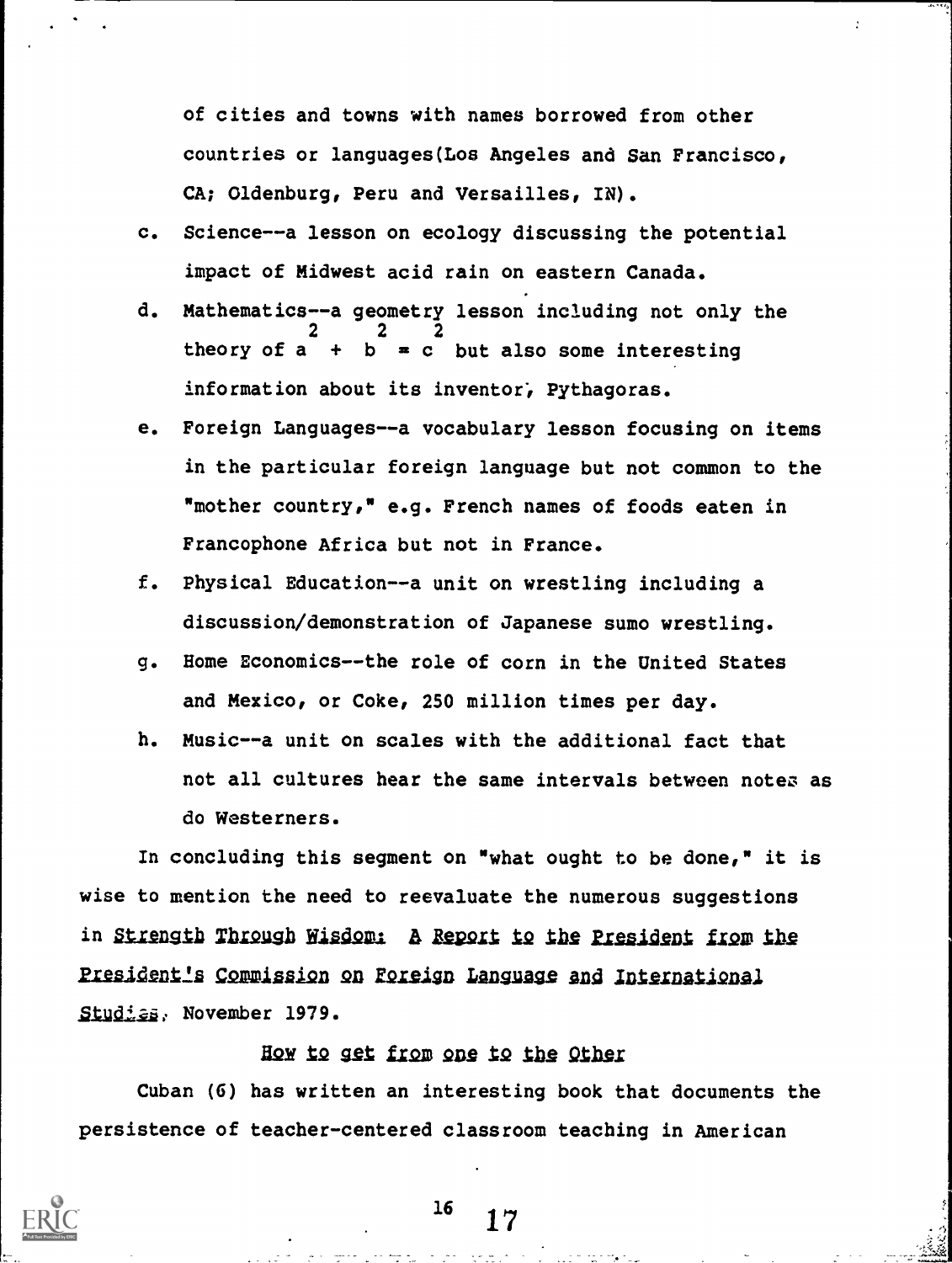schools since 1890. By "teacher-centered instruction" he means:

- 1. Teacher talk exceeds student talk during instruction
- 2. Instruction occurs frequently with the whole class; small-group or individual instruction occurs less frequently.
- 3. Use of class time is determined by the teacher.
- 4. The classroom is usually arranged into rows of desks or chairs facing a blackboard with a teacher's desk nearby.

In the process of this study Cuban examined a myriad of formal and informal evidence in urban and rural settings which described classroom practices during specified time frames between 1890 and 1980. What he found were stable practices resembling the approaches used by former teachers. About 90 percent of high school teachers continued the use of traditional teacher-centered methods and so did approximately 75 percent of elementary school teachers. This leads us to believe then that only a small minority of teachers ever adopted the various new ideas introduced since 1890 such as progressive education, team teaching, the open classroom, individualized instruction, etc.

The situation in teacher education classrooms is undoubtedly very similar to the school setting described above. Unfortunately, it renders unlikely the possibility of introducing new paradigms of teaching. On the other hand, however, internationalizing teacher education does not necessarily require new and different paradigms. Instead of focusing on changing the form of teaching, it might be possible to alter the quality of what is done within that form and at the same time introduce some new content that would increase the global atmosphere of teacher

![](_page_17_Picture_7.jpeg)

 $1718$ 

na series de la componente de la componente de la componente de la componente de la componente de la component<br>La componente de la componente de la componente de la componente de la componente de la componente de la compo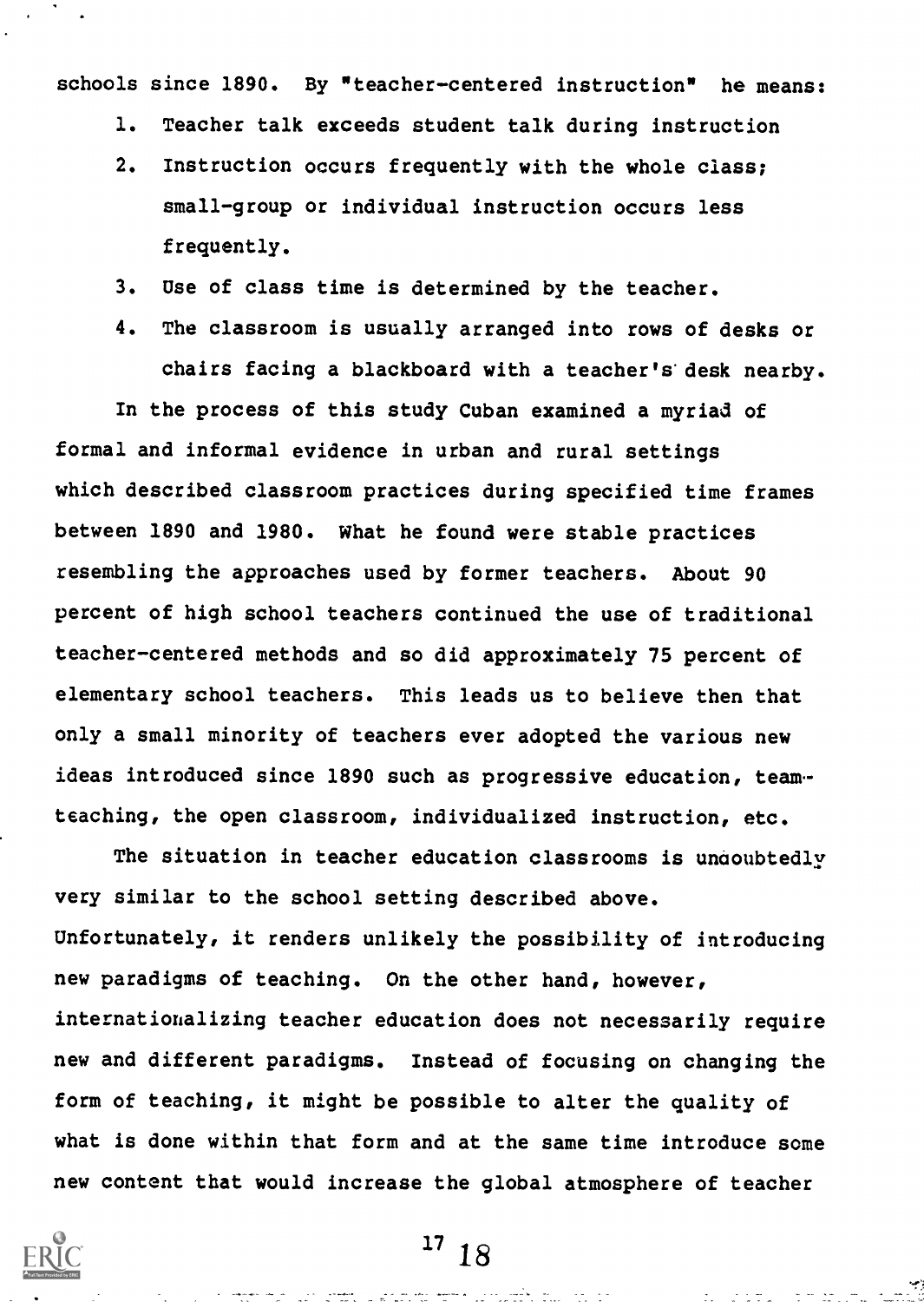education. At present virtually all that exists in the arena of internationalizing teacher education or education itself for that matter appears in publications aimed specifically at that goal and eminates from individuals in areas such as foreign languages and social studies who have a vested interest in the phenomenon. This is of course natural in the early stages of any movement but the eventual goal must be to find discussions of international teacher education in general teacher education publications and seminars. All of the books on multicultural education have probably less impact on that movement than does the one paragraph in the NCATE standards.

One of the first steps to consider is convincing authors and publishers of general methods texts to include a unit on internationalizing the education of American youth including numerous suggestions for classroom activities. This would be more effective than a separate book on the topic because the latter would most likely be adopted only by those already converted.

A second and most important suggestion is to initiate faculty development opportunities for teacher education

 $\cdot$  *fessors designed to increase their cross-cultural awareness.* These might be in the form of local seminars involving faculty from various segments of the university. More effective at first might be AACTE sponsored national or regional extension seminars with participation limited mostly to non-international education devotees. These participants would be invited on the condition that they then extend parts or all of the seminar to a state or

18

19

an an Indonesia.<br>An tana an Indonesia an Indonesia.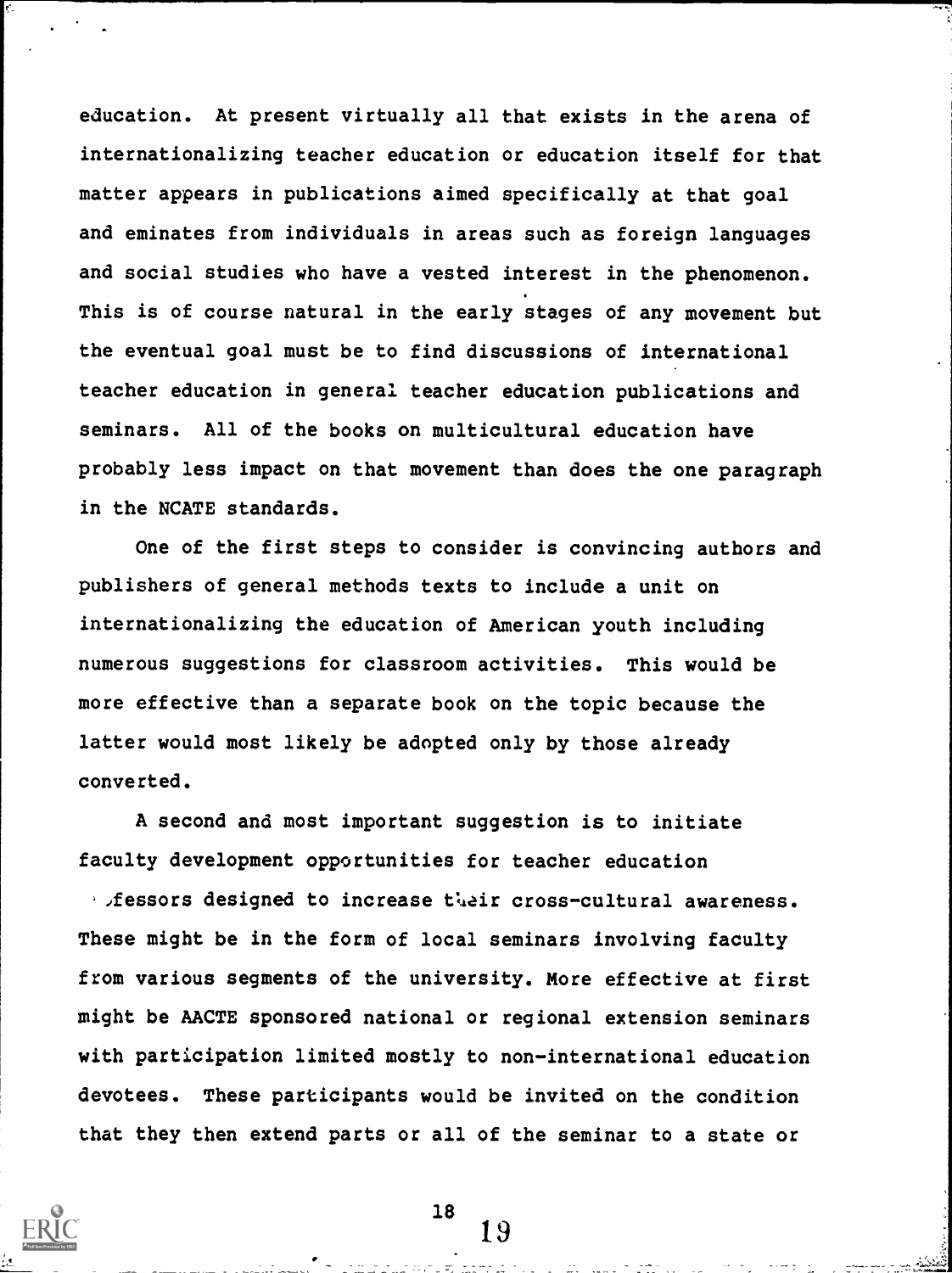local level. Other faculty development opportunities include financial incentives for natural development, for attendance at international eduction conferences and for travel abroad.

A third suggestion involves creating an international atmosphere within the general methods course itself. Instructors could utilize cross-cultural items in preparing sample objectives and classroom activities. They might require that assigned lesson plans include at least one or more components with global overtones or assign the development of a cross-cultural unit.

Instilling greater attention to international concerns also involves the participation of existing classroom teachers. Many of the school reform proposals that have appeared in the past few years suggest the lengthening of teacher contracts to eleven months in order to provide time for course and material development and teacher self-renewal. An intriguing possibility for undergraduate teacher education programs might be to establish short summer "courses" for the trainees during which time they would be assigned to work with and help an actual teacher develop global materials.

Finally, if internationalizing teacher education is to become a reality, the profession must strive to have it included in state, regional and national accredition standards. To avoid the accusation of being called hypocrites, we should also strive to include the mandate that all future teachers must study a foreign language.

The road ahead is not an easy one but we must realize that children born in 1985 will not graduate from high school until 2002. The problems demanding resolution through collaboration

19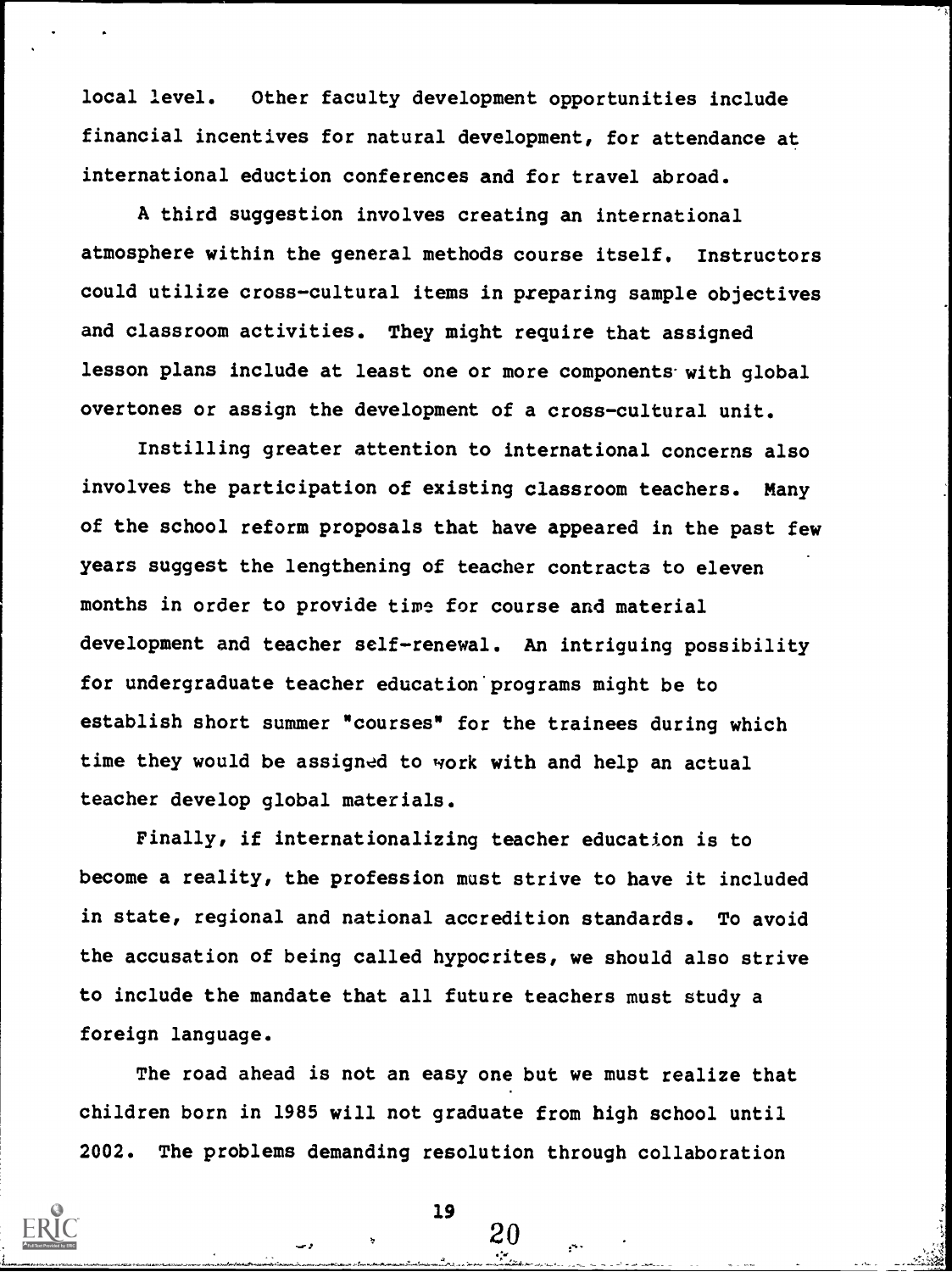with other peoples and cultures will by then have grown in geometric properties. It is our responsibility to train teachers now who in turn will prepare the children and youth of this nation to solve the problems of tomorrow.

![](_page_20_Picture_1.jpeg)